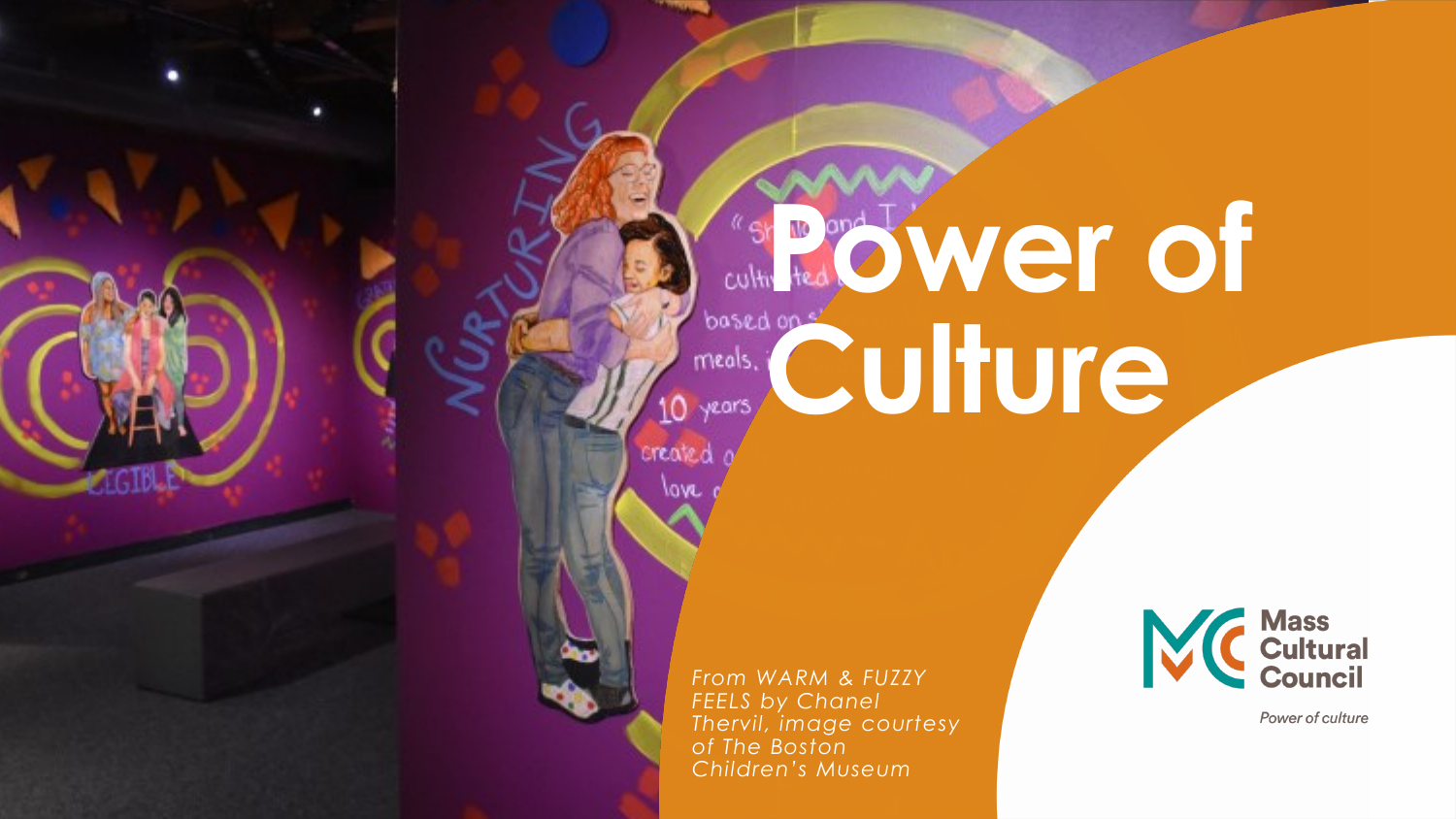# <sup>2</sup> **FY22 Priorities**

#### **Increase investment in a cultural sector still reeling from the impacts of the COVID-19 pandemic**

• Do so while keeping admin simple for grantees and us and maximizing service delivery and constituent support

#### **Racial Equity**

• Launch Racial Equity Plan and actions and begin work on designing learning cohort

#### **Operational Improvements and Efficiencies**

- Launch new Grants Management/Customer Relationship Management system
- Increase capacity of fiscal team and improve systems for reporting, compliance, and making payments
- Invest in dedicated HR Director

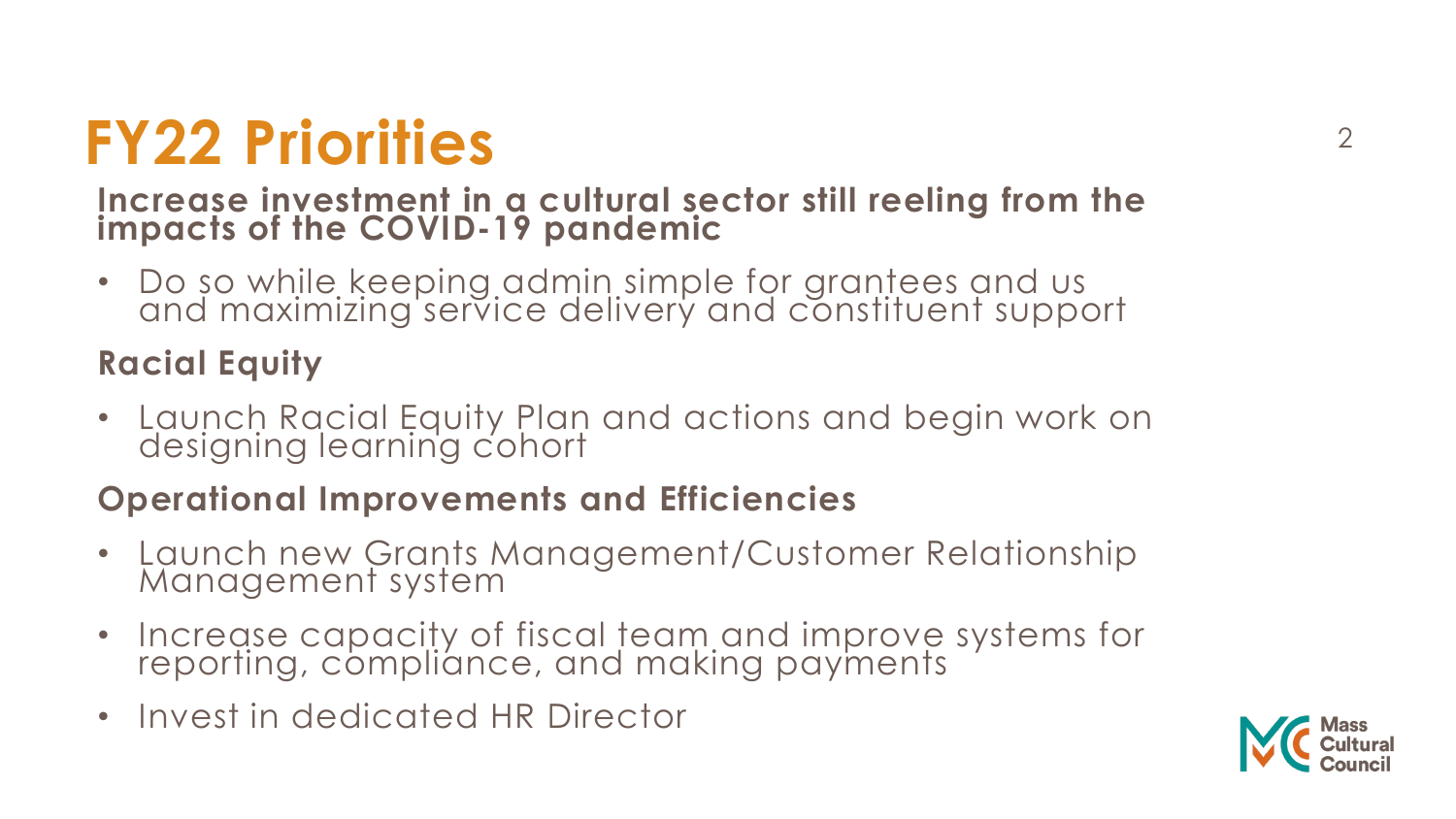## **Mass Cultural Council Budget:** 3 **Fiscal Year 2022**



#### Massachusetts State House

\*State Appropriation includes \$1.38 million in earmarks including \$1 million for a new program and \$.38 million of passthrough funds \*\*Gaming funds include funds the Council has voted to allocate as well as anticipated revenue from collections for the year

## **Total: \$28,960,206**

\*State Appropriation: \$21,375,000

NEA Grants: \$1,852,246

\*Gaming Funds: \$5,155,675

Other funds: \$577,285

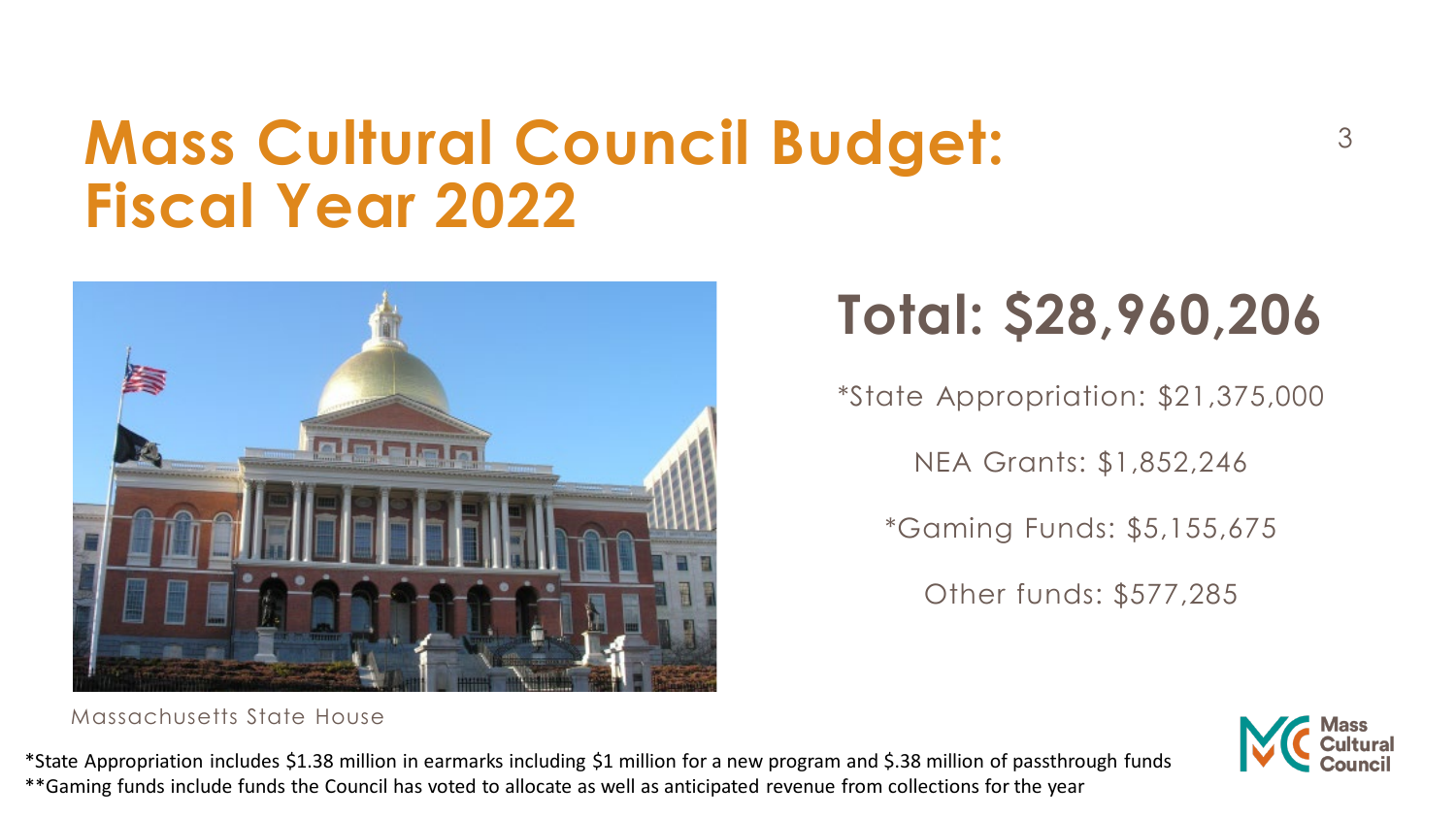# <sup>4</sup> **Summary of Legislative Language**

1. Align spending with strategic plan

- 2. Invest 75% of state appropriation into grant spending
- 3. Report on spending plan by January 3, 2022

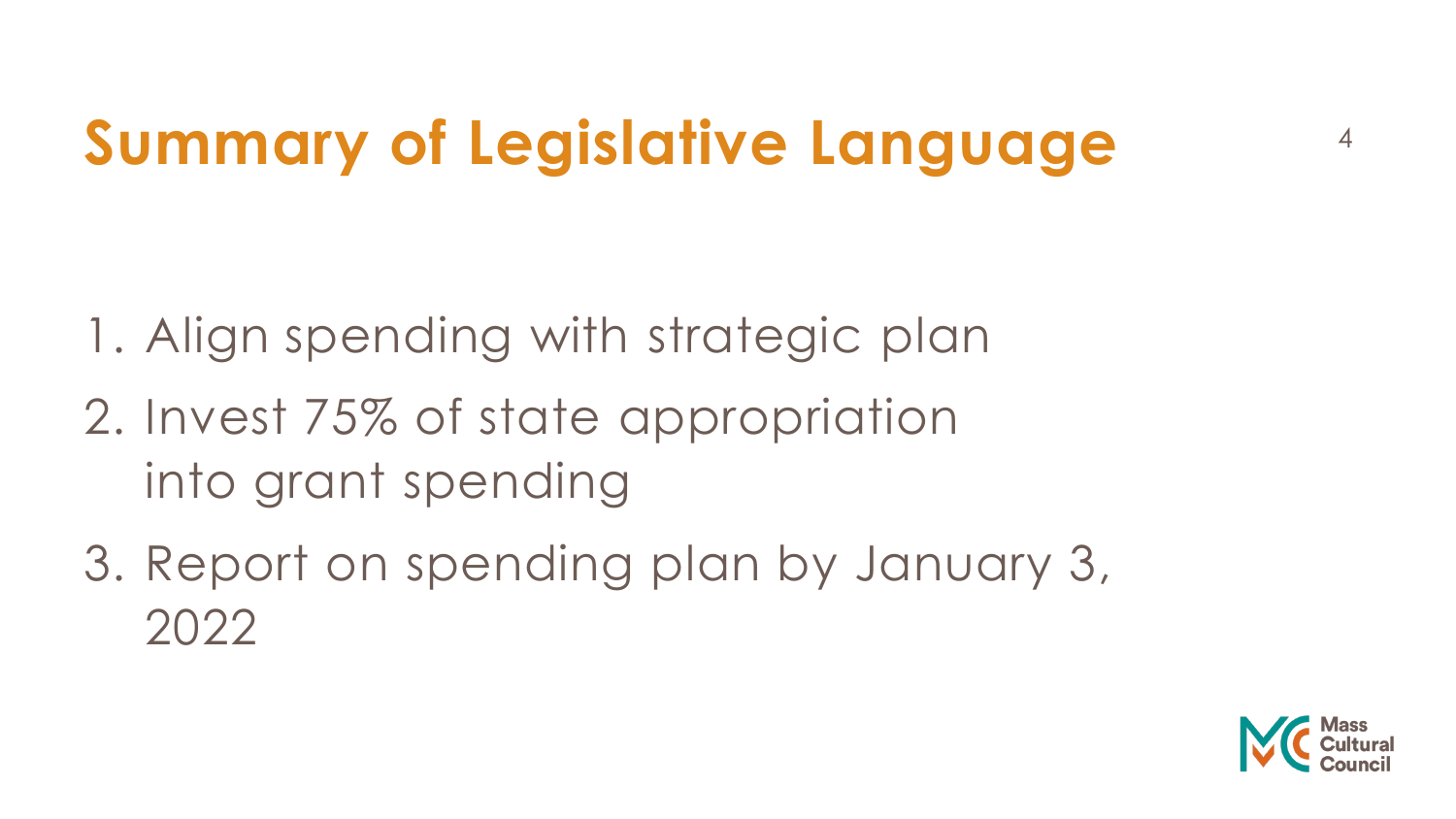## Amount Granted: FY21 and FY22 **5**

**Total Grantmaking (Including Gaming, Cares Act Funds, and Earmarks)**

**\*FY21:** \$29.6 million **FY22:** \$24.0 million

*\*FY21 includes \$10 million in onetime Federal Cares Act money received through Executive Office of Housing and Economic Development.*

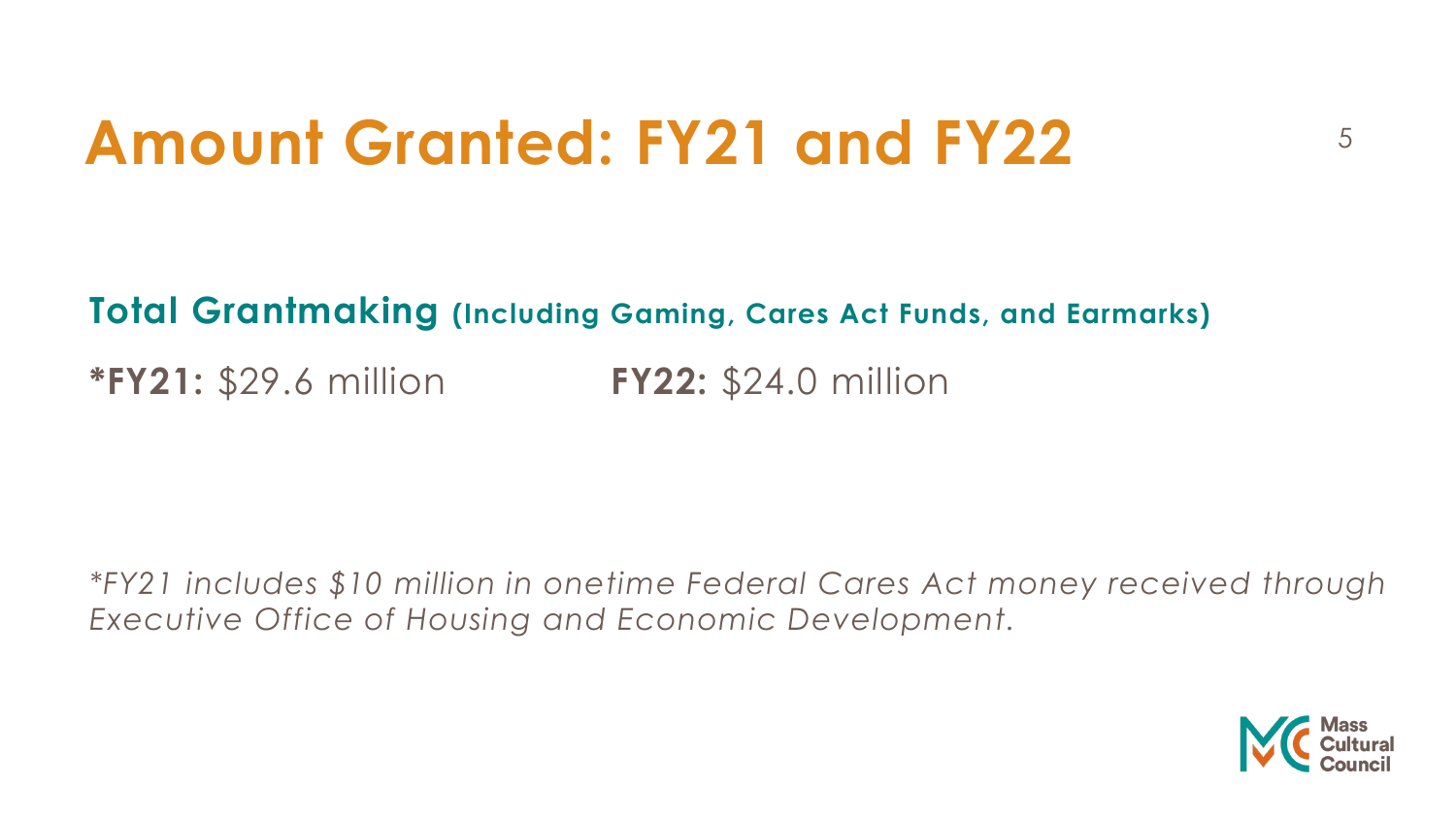# <sup>6</sup> **Total Grantmaking:**

**Percentage of Appropriation Spent on Grants**

Total in Grants = \$24 million

## **112% of the FY22 State Appropriation is expected to be awarded in grants.**

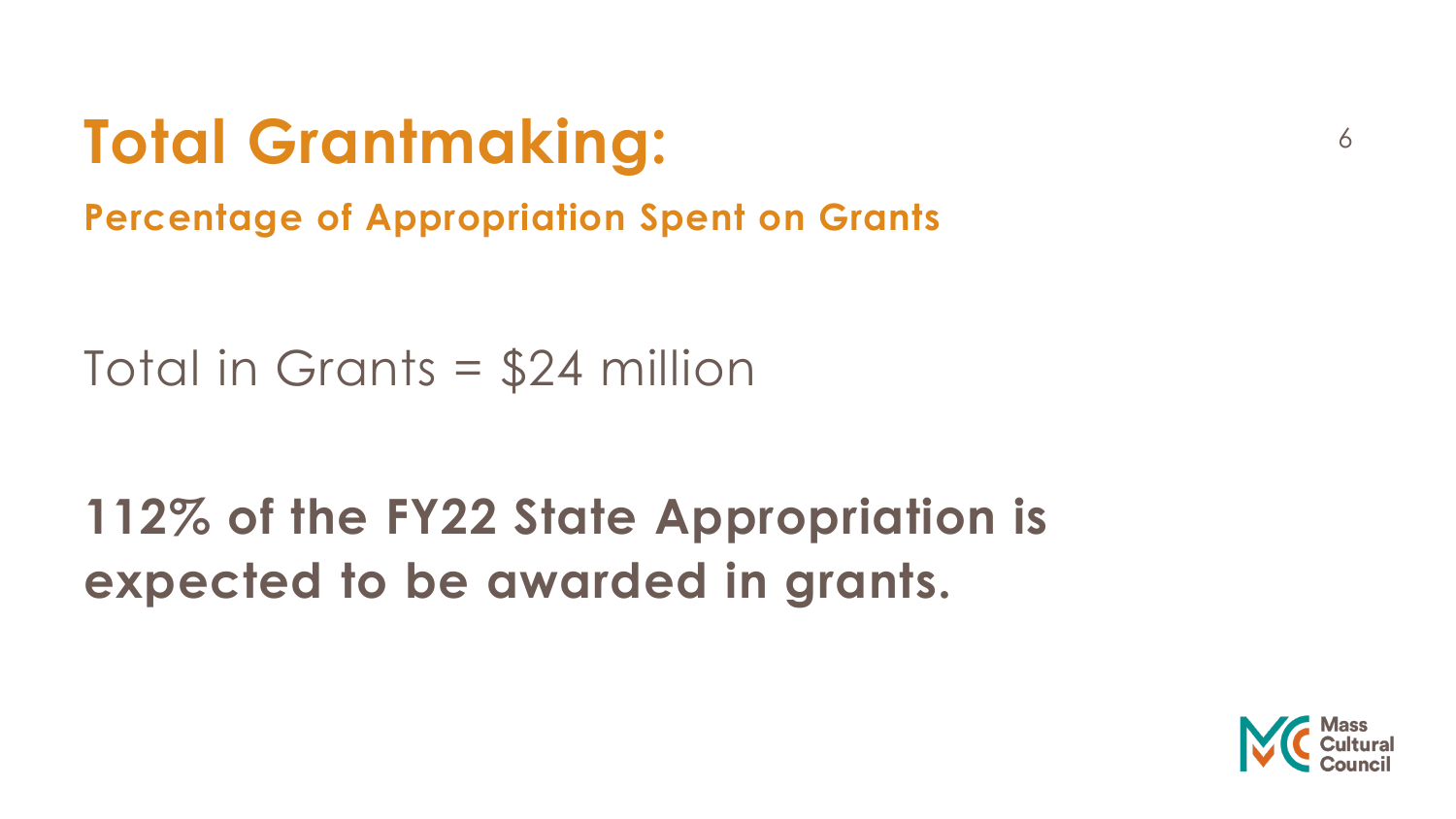# **Amount Granted: FY21 and FY22** <sup>7</sup>

#### **State Appropriation Grantmaking (Excluding Gaming and CARES Funds, and Earmarks**)

**FY21:** \$16.3 million **FY22:** \$17.9 million

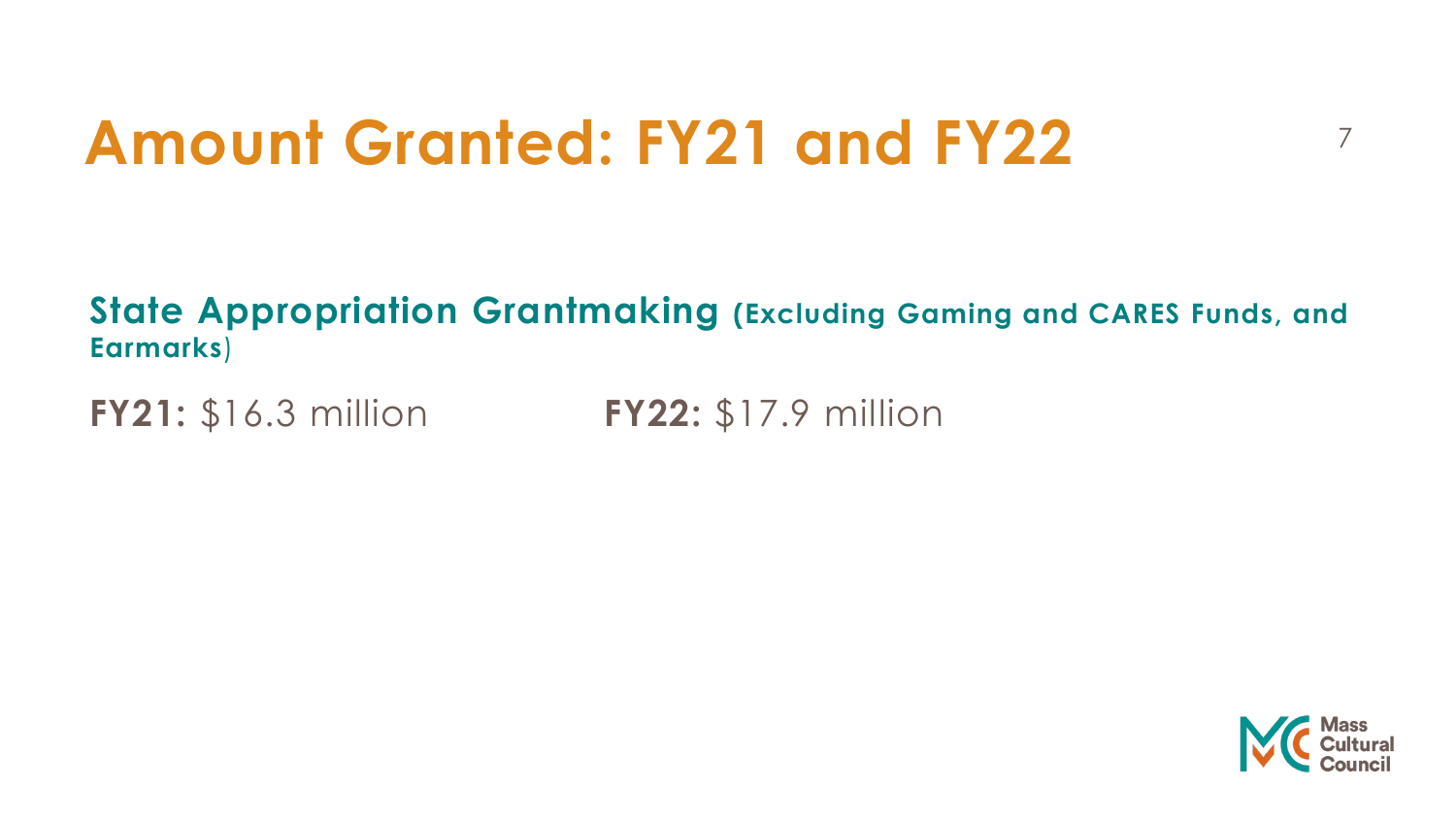## <sup>8</sup> **State Appropriation Grantmaking: Percentage of Appropriation Spent on Grants**





Grants Non-Grants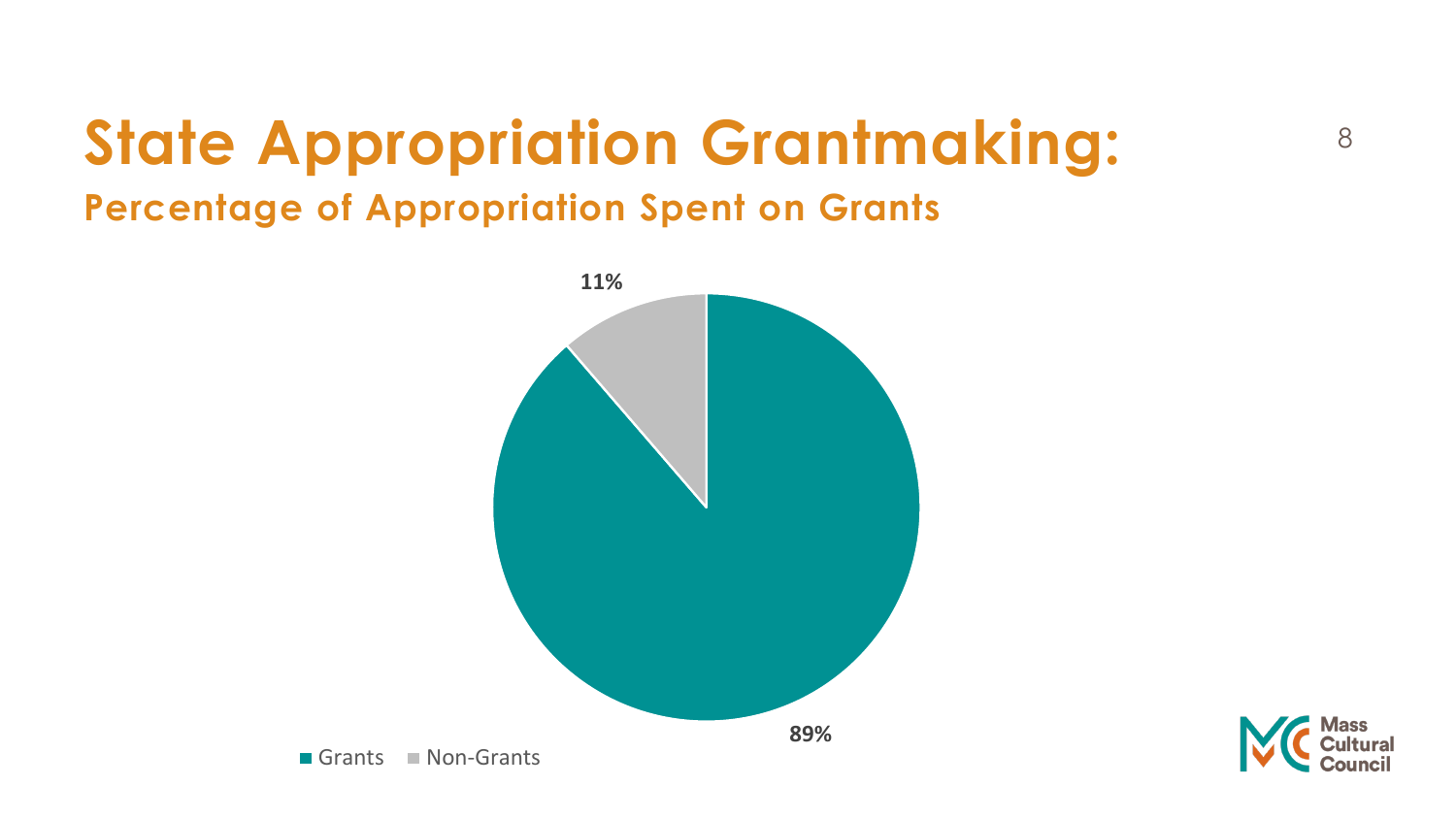# <sup>9</sup> **FY18 – FY22\* Strategic Plan Goals**

**Enriching Communities:** Amplify cultural vitality in cities and towns through integrated community-focused grants, initiatives, and advocacy.

**Growing the Economy:** Enhance the Commonwealth's economic vitality by helping artists and cultural organizations thrive.

**Advancing Inclusion and Equity:** Promote more diverse and inclusive participation in the cultural sector by ensuring equity in policies, practices, and opportunities.

**Empowering a Creative Generation:** Enhance creative learning experiences in schools and communities that instill agency in, and support the growth of, creative, productive, independent- minded young people.

**Building Internal Capacity:** Strengthen Mass Cultural Council's<br>internal capacity to deliver the highest quality services to constituents and enable the agency to effectively fulfill its mission.

*\*Pending approval, Strategic Plan will be extended one year to FY23*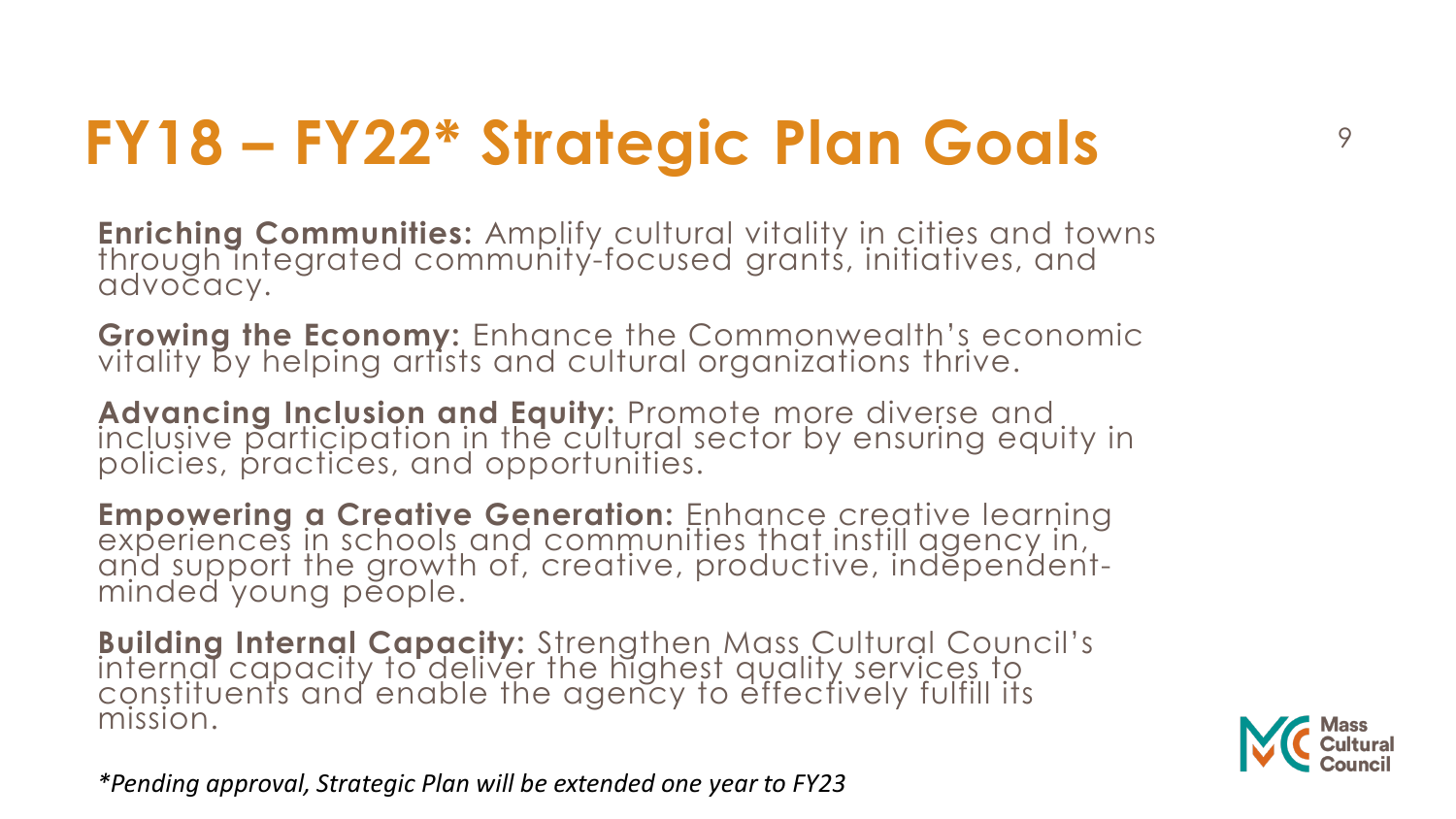# <sup>10</sup> **Enriching Community**

## **Services**

- Community check-ins and webinars
- Regional gatherings for Local Cultural Councils and cultural districts
- Cultural district speaker series
- Marketing and audience development workshops for festivals

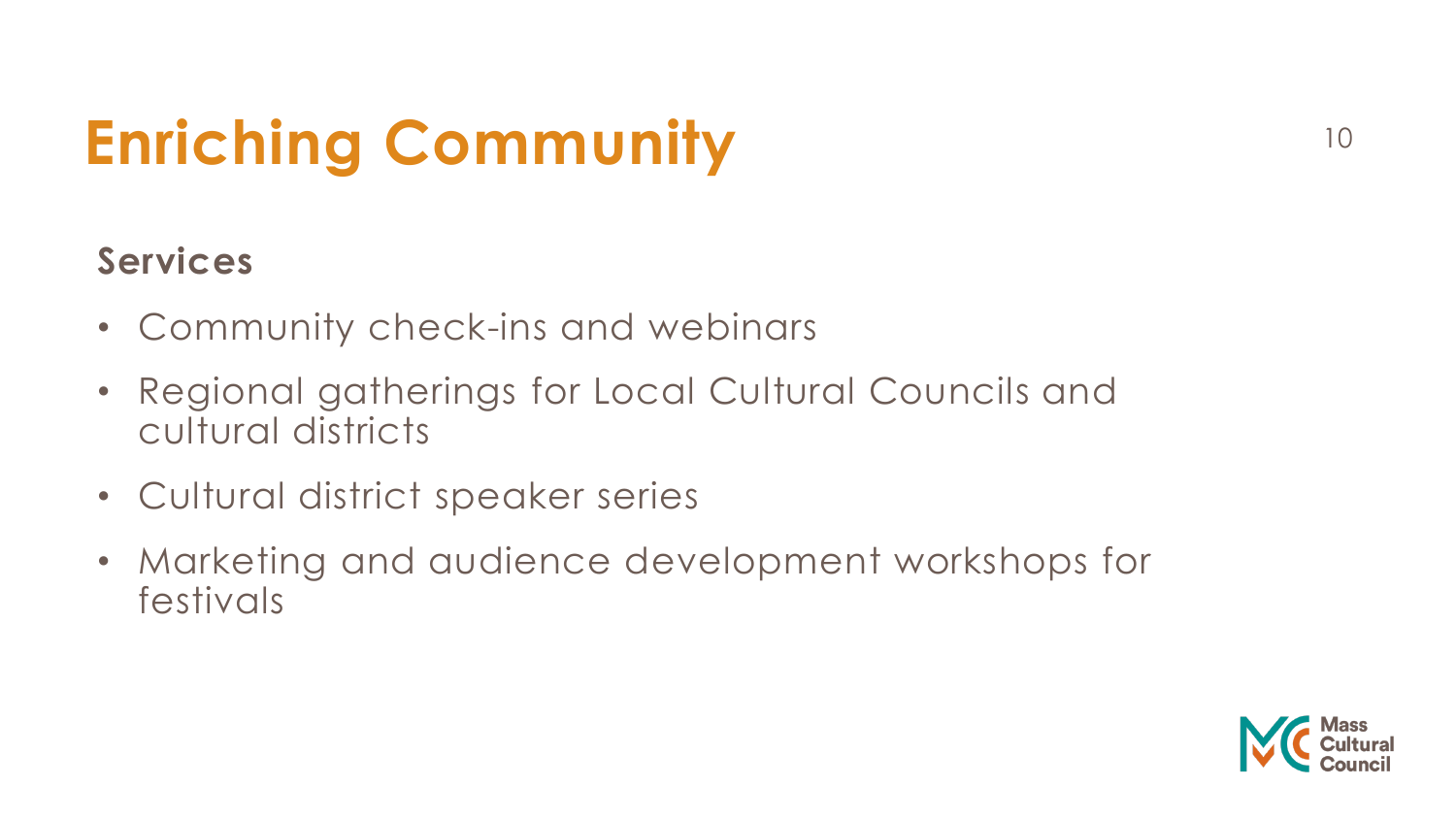# <sup>11</sup> **Enriching Community Grants**

| <b>Community</b>                       | <b>FY21</b> | <b>FY22</b> | Change | <b>Note</b>                                                                                                                                                       |
|----------------------------------------|-------------|-------------|--------|-------------------------------------------------------------------------------------------------------------------------------------------------------------------|
| <b>Cultural District Grants</b>        | \$397,500   | \$412,500   | 4%     | Increased grants from \$5k to \$7.5k in FY21 for<br>COVID. Keeping that increase for FY22.                                                                        |
| <b>Local Cultural Councils</b>         | \$4,350,000 | \$4,785,000 | 10%    | All LCCs see increase. Minimum increased from<br>\$4,800 to \$5,000                                                                                               |
| <b>Festivals</b>                       | \$50,000    | \$300,000   | 500%   | In FY21 ran a limited cycle due to COVID. FY22<br>represents a 200% increase from the last full<br>cycle in FY21. Grants are increasing from \$500 to<br>\$1,500. |
| <b>MassHumanities</b>                  | \$686,191   | \$754,886   | 10%    | Formula                                                                                                                                                           |
| New England Foundation for<br>the Arts | \$60,000    | \$60,000    | 0%     | Maintaining                                                                                                                                                       |
|                                        | \$5,543,691 | \$6,312,386 | 14%    |                                                                                                                                                                   |

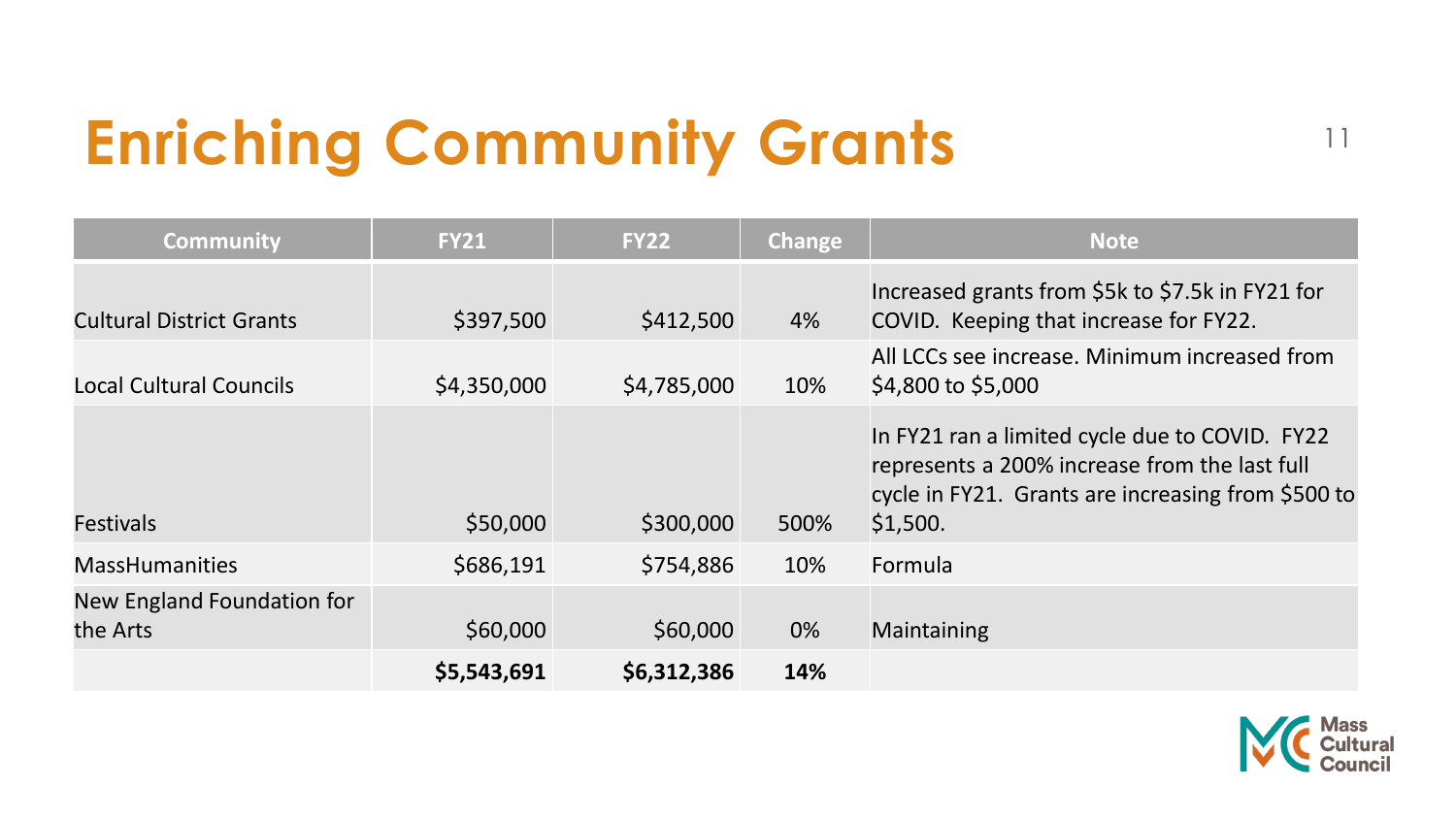# **Advancing Inclusion and Access** <sup>12</sup>

## **Services**

- Implementation of Racial Equity Plan
- Development of Cultural Equity Learning Cohort program
- Film project highlighting Massachusetts folk and traditional artists
- Universal Participation (UP) Innovation and Learning **Network**
- UP Office hours

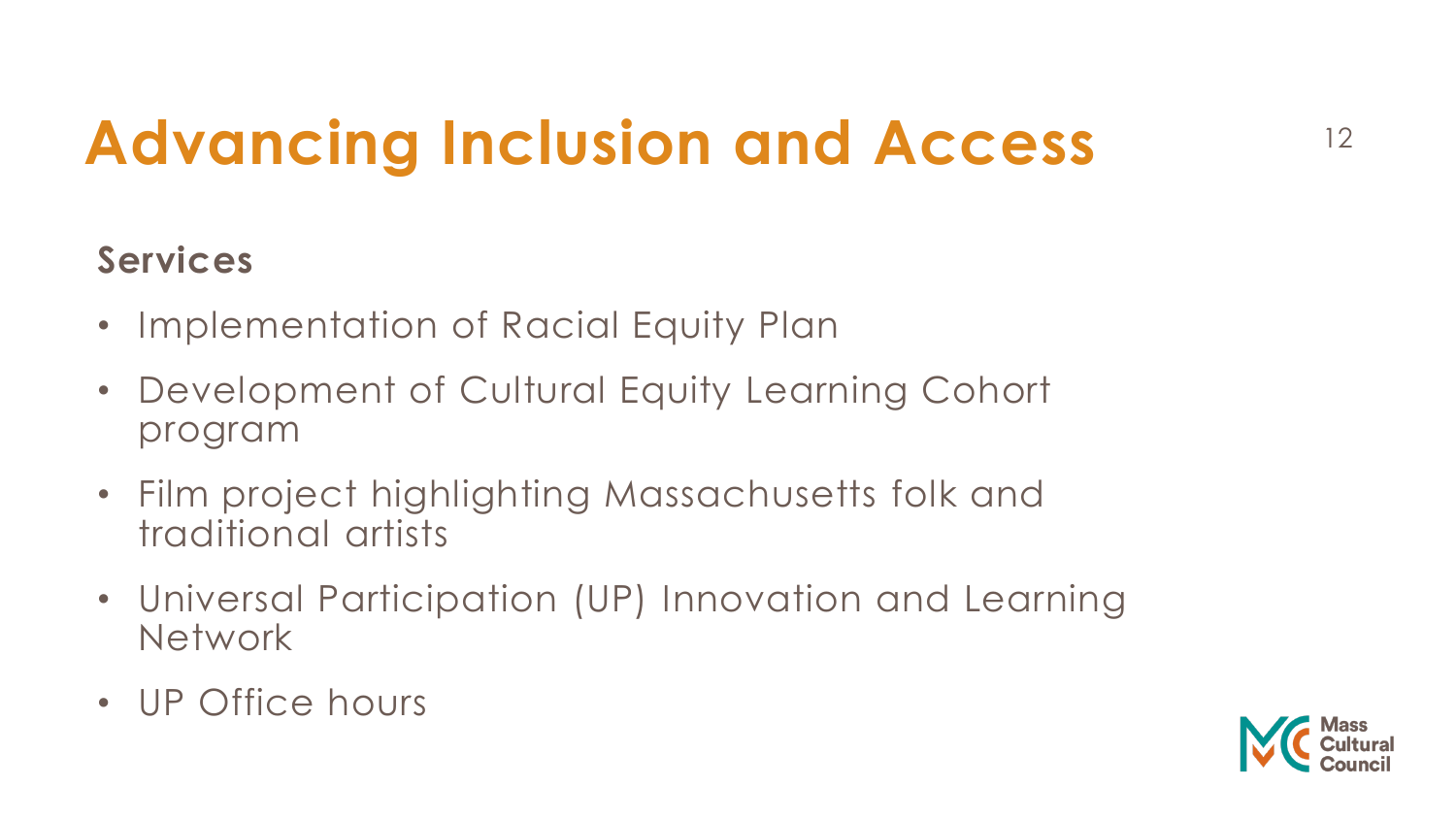## **Advancing Inclusion & Access Grants** <sup>13</sup>

| <b>Access and Inclusion</b>                                         | <b>FY21</b> | <b>FY22</b> | <b>Change</b> | <b>Note</b>                                 |
|---------------------------------------------------------------------|-------------|-------------|---------------|---------------------------------------------|
| <b>Traditional Arts</b><br><b>Apprenticeships</b>                   | \$100,000   | \$100,000   | 0%            | Second year of funding                      |
| Cultural Investment Portfolio<br>Projects grants                    | \$350,000   | \$487,500   | 39%           | Increase the number of awards               |
| <b>UP Innovation Fund</b>                                           | \$81,000    | \$90,000    | 11%           | Increase the number of awards               |
| Innovation and Learning<br>Network (ILN) stipend                    | \$30,000    | \$50,000    | 67%           | Increasing from \$3,000 to \$5,000 per org  |
| <b>LEAD Conference</b><br><b>Professional Development</b><br>Grants |             | \$15,000    |               | Did not run in FY21, restarting the program |
| <b>Network for Arts</b><br><b>Administrators of Color</b>           | \$35,000    | \$35,000    | 0%            | Maintaining                                 |
| <b>Cultural Equity Learning</b><br>Community                        | \$50,000    | \$50,000    |               | Second year funding For specific project    |
| <b>Social Prescription Pilot</b>                                    | \$64,753    | \$120,000   | 85%           |                                             |
|                                                                     | \$646,000   | \$947,500   | 47%           | ural<br>hcil                                |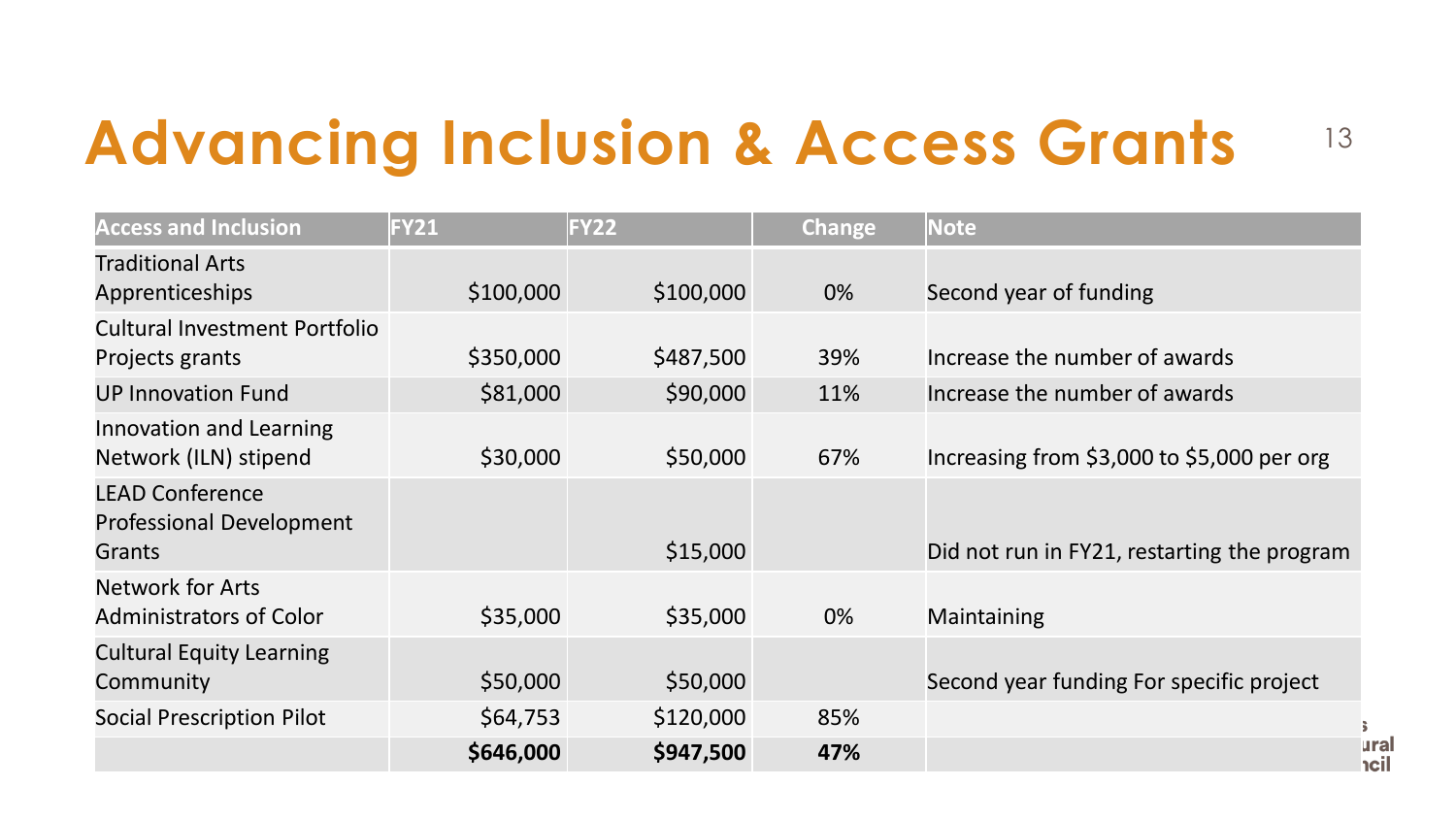# **Growing the Economy** <sup>14</sup>

## **Services**

- Professional development and capacity building workshops for artists
- Capital planning workshop for organizations
- Small shop workshops for cultural organizations
- Data Arts workshop

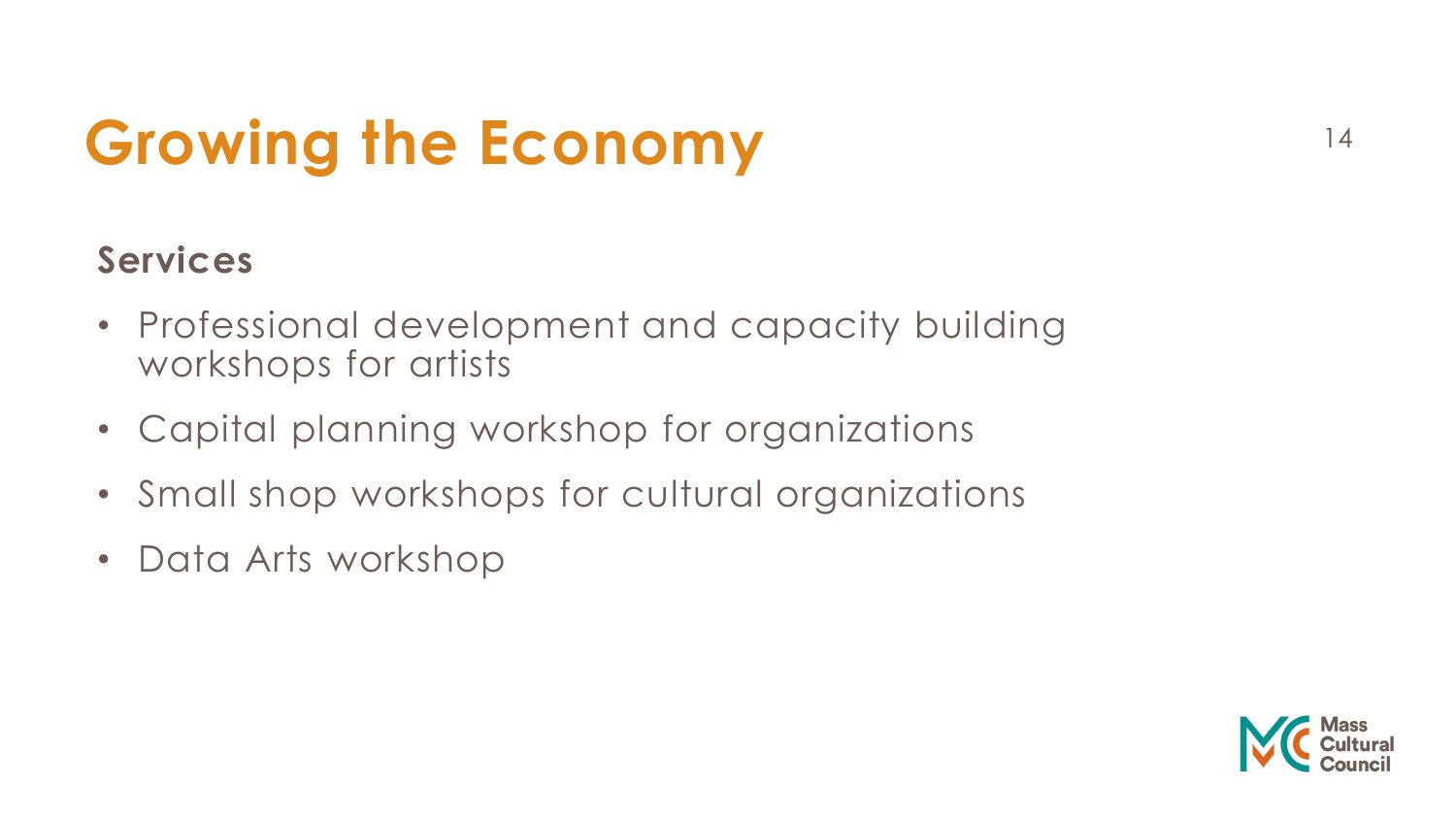# Growing the Economy Grants 15

| <b>Economy</b>                                                | <b>FY21</b> | <b>FY22</b> | Change |                                                                                                       |
|---------------------------------------------------------------|-------------|-------------|--------|-------------------------------------------------------------------------------------------------------|
| <b>Artist Fellowships</b>                                     | \$600,000   | \$1,300,000 | 117%   | Doubling the number of artists receiving<br>funds. Increase finalist award from \$1,500<br>to \$5,000 |
| <b>Cultural Investment Portfolio</b><br><b>Grants</b>         | \$5,626,000 | \$6,181,600 | 10%    | Increase for almost every org                                                                         |
| <b>Cultural Investment Portfolio</b><br><b>Gateway Grants</b> | \$112,000   | \$128,000   | 14%    | Increase grants from \$3,500 to \$4,000                                                               |
| <b>Media Partnerships</b>                                     | \$130,000   | \$130,000   | 0%     | Maintaining                                                                                           |
| <b>MassCreative</b>                                           |             | \$15,000    |        | New, for specific project                                                                             |
|                                                               | \$6,468,000 | \$7,754,600 | 20%    |                                                                                                       |

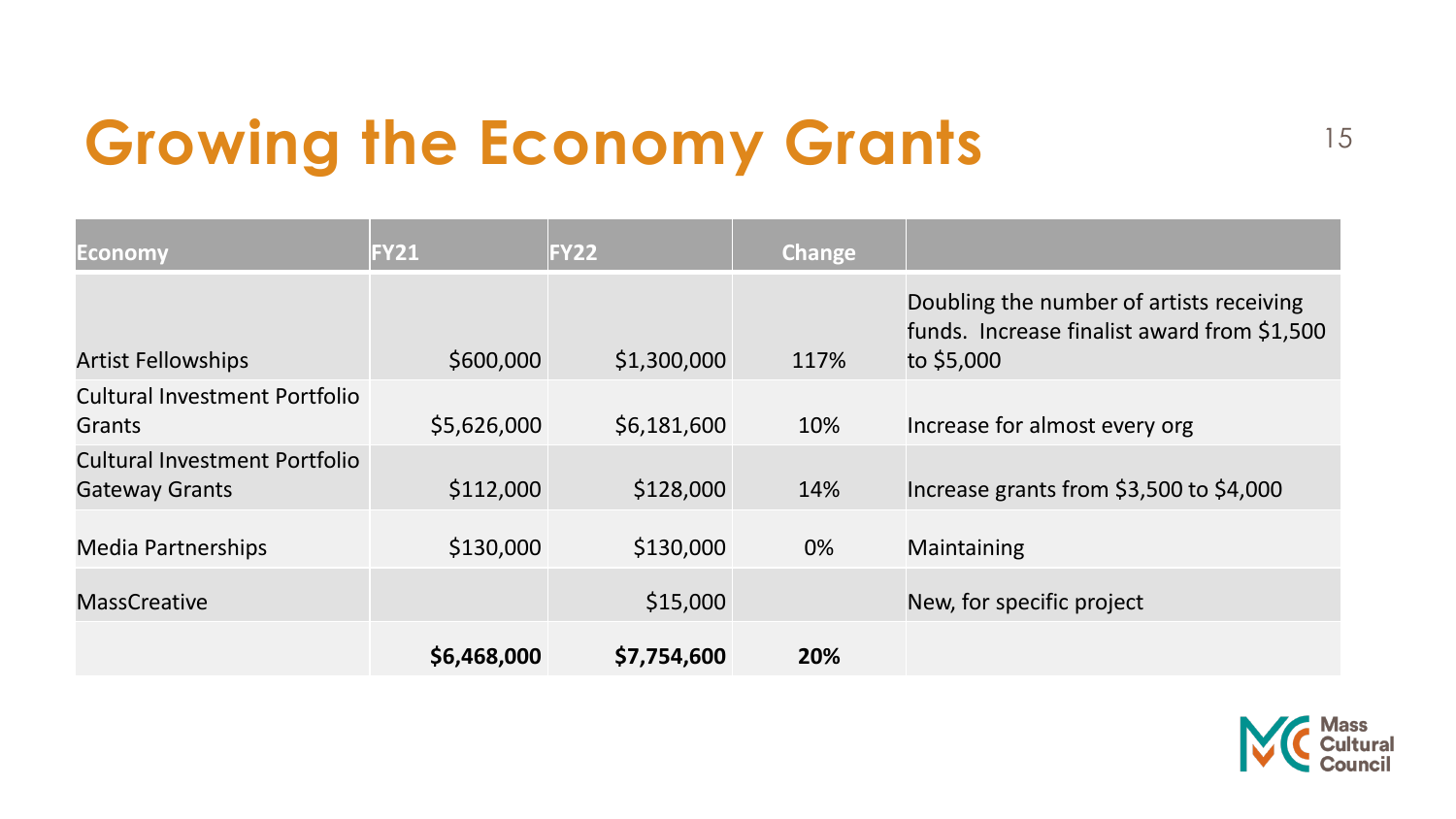# <sup>16</sup> **Empowering a Creative Generation**

### **Services**

- META Fellowship and support of multidisciplinary teaching artists
- Work with Youth Arts Impact network to support and cultivate new Creative Youth Development programs
- Partner on Arts Integration Leadership Conference with Lesley University, Arts | Learning, and DESE
- Creative Youth Development (CYD) Black Indigenous People of Color (BIPOC) Alumni Council development

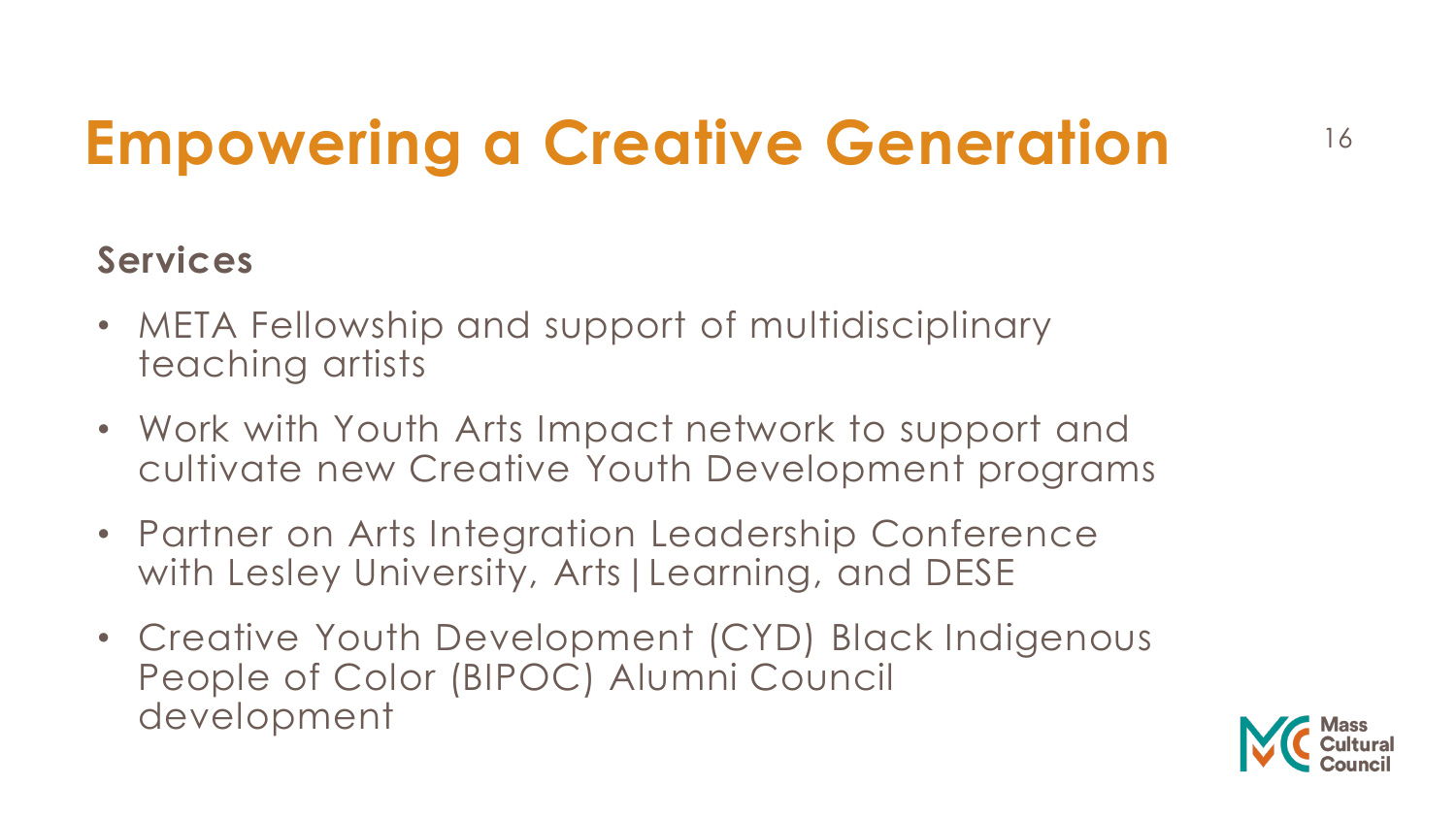## <sup>17</sup> **Empowering a Creative Generation Grants**

| Youth                         | <b>FY21</b> | <b>FY22</b> | Change |                                                                                     |
|-------------------------------|-------------|-------------|--------|-------------------------------------------------------------------------------------|
| YouthReach                    | \$1,480,000 | \$1,613,000 | 9%     | Increase in grant amount                                                            |
| <b>STARS Residencies</b>      | \$1,150,000 | \$1,265,000 | 10%    | Increase number of grants and increased per<br>session amount for cultural partners |
| Poetry Out Loud               | \$20,000    | \$20,000    | 0%     | Maintaining                                                                         |
| <b>Big Yellow School Bus</b>  | \$0         | \$0         |        | Continuing COVID-19 related pause                                                   |
| <b>Mass History Day</b>       | \$20,000    | \$20,000    | 0%     | Maintaining                                                                         |
| <b>Johnson String Project</b> | \$30,000    | \$30,000    | 0%     | Maintaining                                                                         |
| Arts   Learning               |             | \$8,000     |        | New, for specific project                                                           |
|                               | \$2,700,000 | \$2,956,000 | 9%     |                                                                                     |

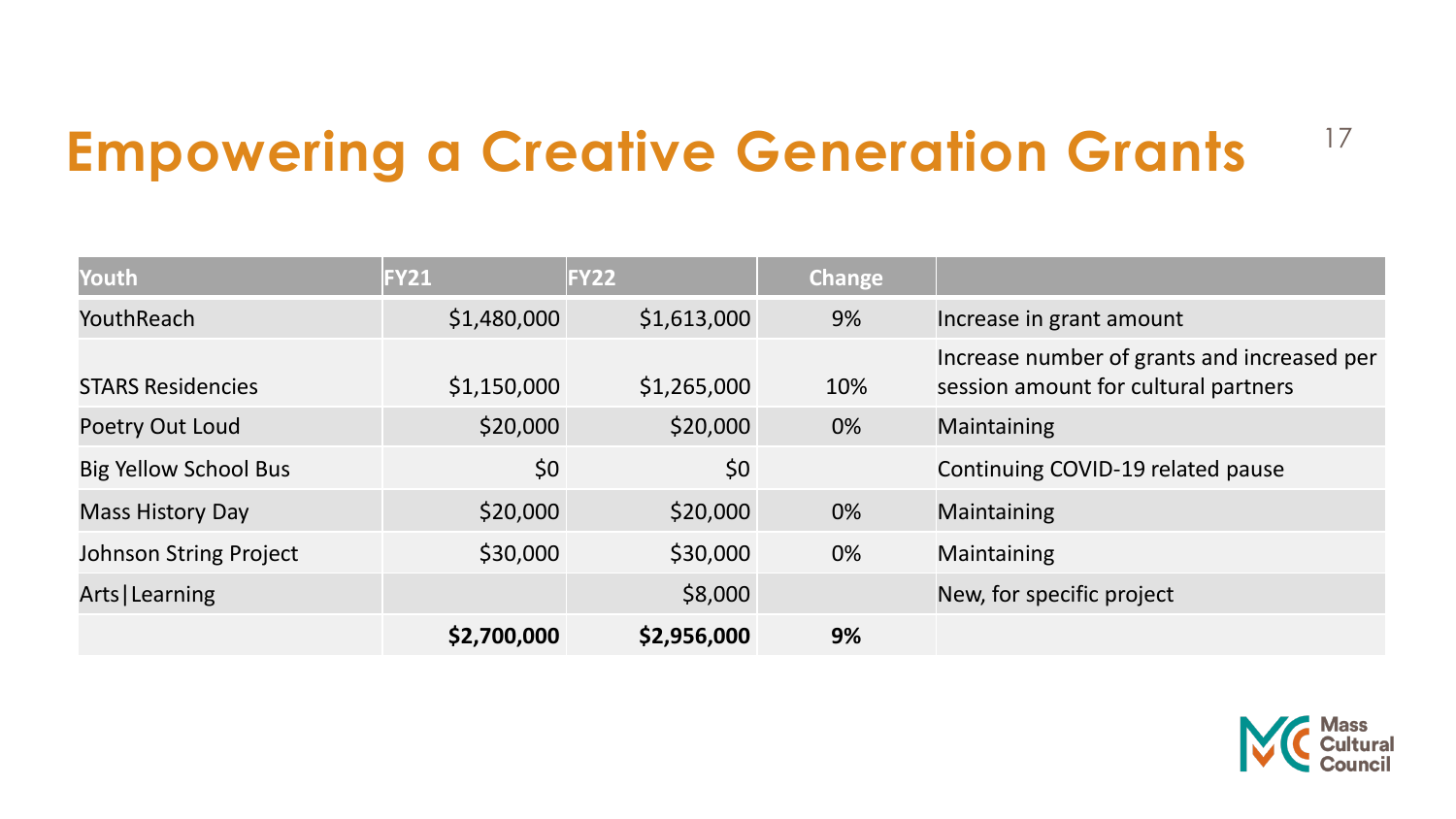## **Looking Ahead to FY23** 18

While delivering our FY22 grants and services, we will be evaluating and planning for FY23

#### **All Departments**

• Racial Equity Plan

#### **Racial Equity/Universal Participation**

- Racial Equity Plan
- Scale up Universal Participation(UP) and build Cultural Equity Learning Module

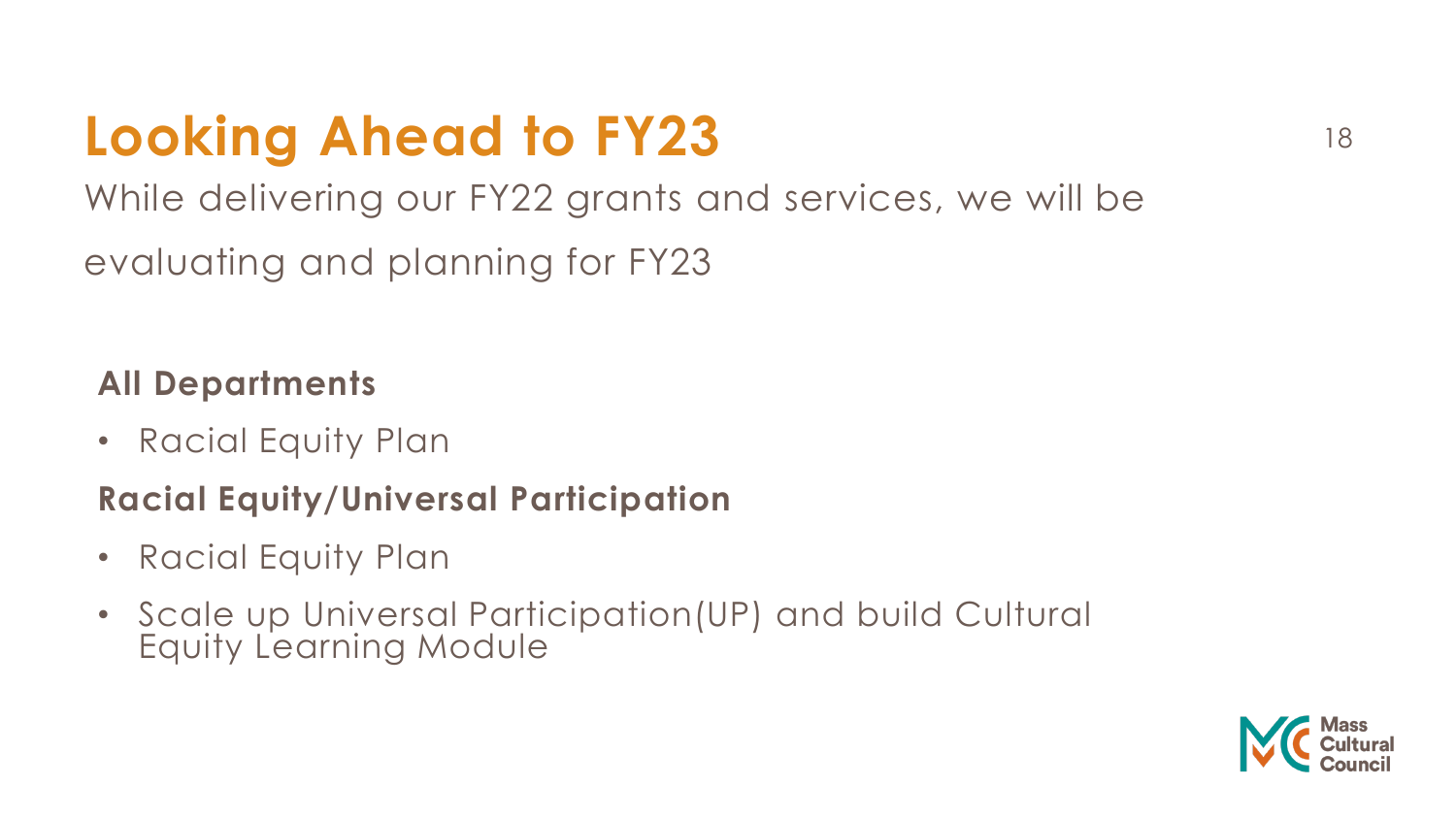# Planning for FY23

### **Communities**

- Rural data collection/convenings/correction proposal
- Revise Festival Funding Guidelines
- Deepening work with Local Cultural Council's
- Research and Data Collection for elevating Community Development as Strategic Plan Focus Area

## **Public Affairs**

- Develop consolidated awards/advocacy event proposal
- Develop multi-year funding goal messaging and advocacy campaign

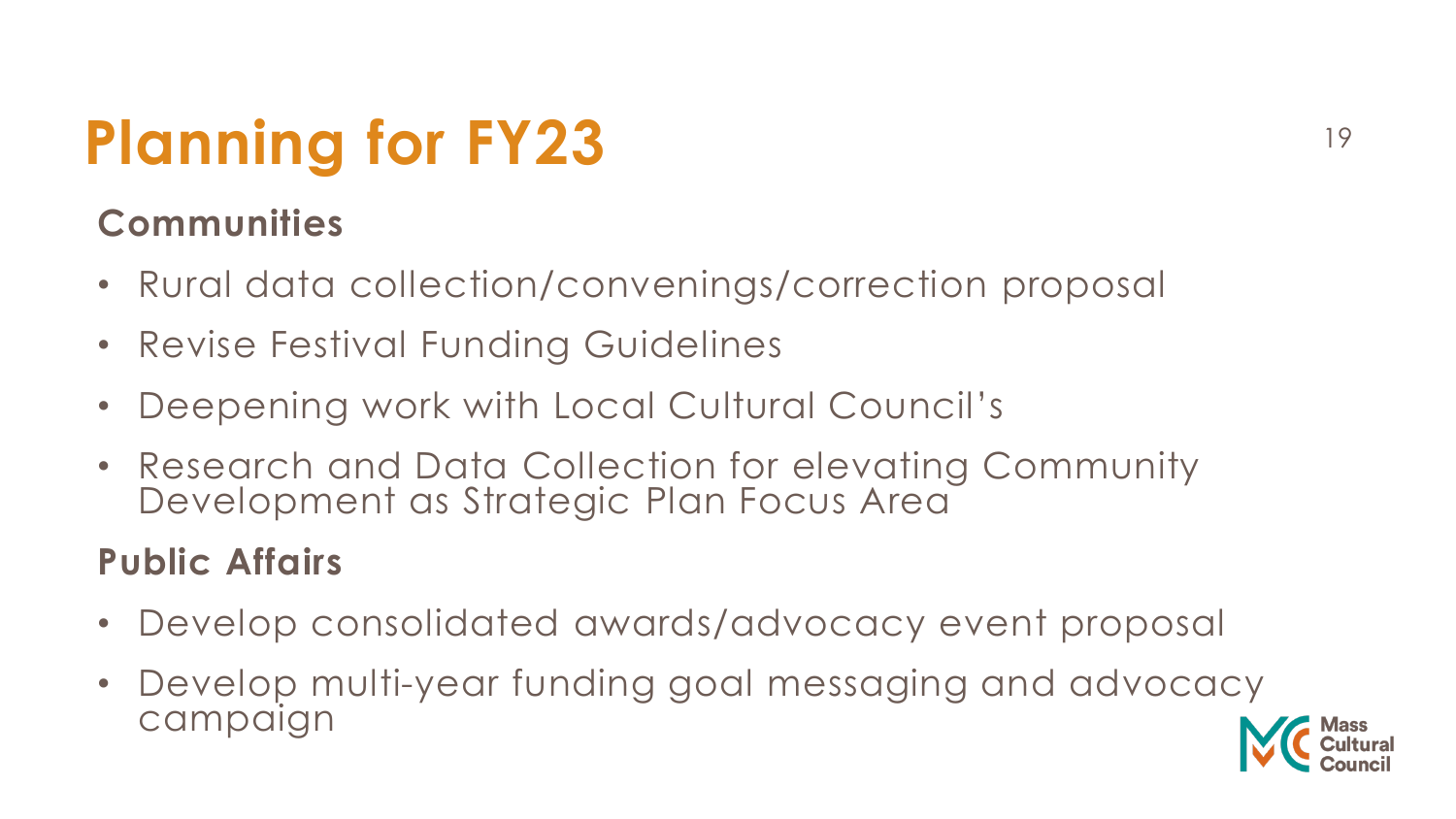# **Planning for FY23** 20

### **Youth**

- Analysis and/or redesign of Social Prescription program
- Analysis and/or redesign of Creative Youth Development (CYD) Black Indigenous People of Color (BIPOC) Youth Alumni Council
- Research and Data Collection for elevating Arts Education as Strategic Plan Focus Area

#### **Cultural Investment Portfolio**

- Review Portfolio/Gateway programs launch new/revised Portfolio/Gateway
- Scale Capacity Building grants

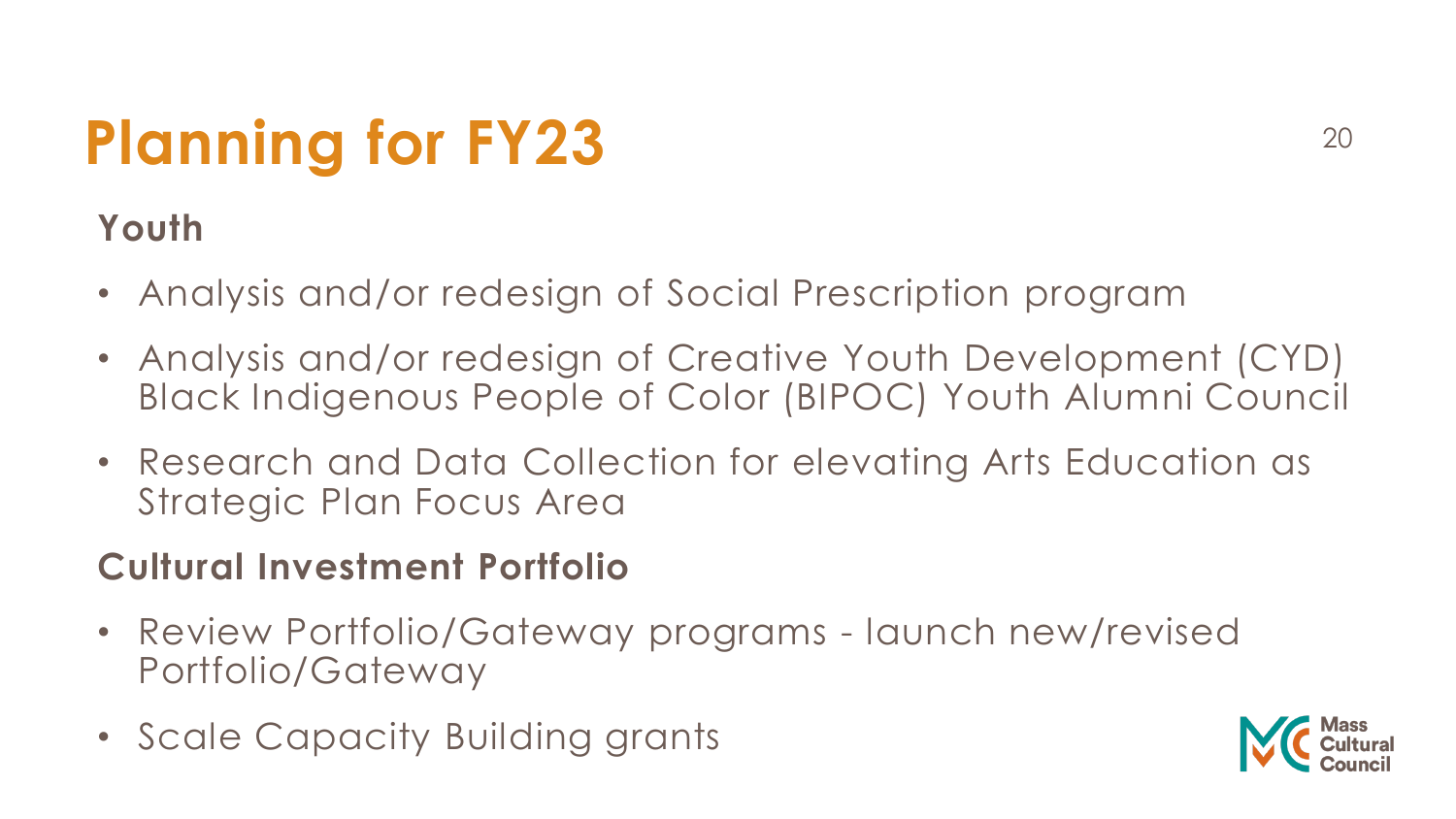# **Planning for FY23** 21

## **Artists**

• Develop capacity building grants

### **Cultural Facilities Fund**

• With Artists, Research and Data Collection for elevating Artist infrastructure as Strategic Plan Focus Area